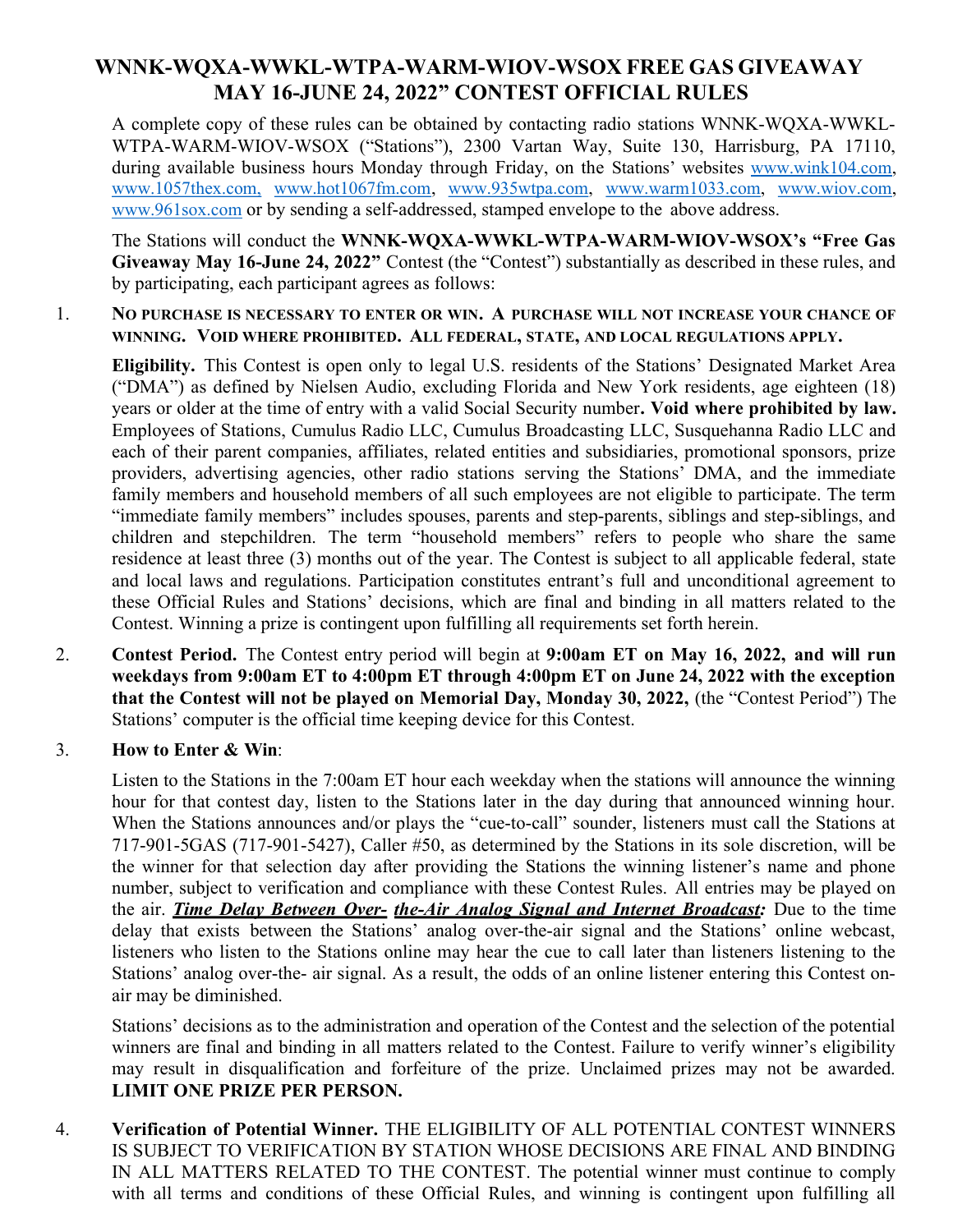requirements. The potential winner may be notified by email and/or telephone call after the date of random drawing and/or winner determination. The potential winner will be required to sign and return to Stations, within three (3) days of the date notice is sent, an affidavit of eligibility and a liability/publicity release (except where prohibited) to claim the prize, if applicable. A winner who returns the affidavit of eligibility and liability/publicity release will be deemed to have accepted the contest prize and thereafter will not be permitted to rescind their acceptance of the prize and/or return the prize. If a potential winner cannot be contacted, fails to sign and return the affidavit of eligibility and/or the liability/publicity release within the required time period (if applicable), or if the prize or prize notification is returned as undeliverable, potential winner forfeits prize. In the event that the potential winner of a prize is disqualified for any reason, Stations may award the applicable prize to an alternate winner by random drawing from among all remaining eligible entries. Unclaimed prizes may not be awarded.

### 5. Prizes. Twenty-Nine (29) prizes will be awarded in this Contest.

Monday, Tuesday, Wednesday and Friday Winners will receive: One (1) \$500.00 Gift Card to Rutter's Convenience Stores.

Thursday Winners will receive: One (1) \$1,000.00 Gift Card to Rutter's Convenience Stores.

The approximate retail value ("ARV") of Prizes on Mondays, Tuesdays, Wednesdays, and Fridays is Five Hundred Dollars (\$500.00).

The approximate retail value ("ARV") of Prizes on Thursdays is One Thousand Dollars (\$1,000.00).

## TOTAL ARV OF ALL CONTEST PRIZES IS: Seventeen Thousand Five Hundred Dollars (\$17,500.00).

Winner is responsible for all taxes associated with prize receipt and/or use. Odds of winning the Prize depend on a number of factors including the number of eligible entries received during the Contest Period and listeners participating at any given time.

There is no substitution, transfer, or cash equivalent for prizes, except that the Stations may, at its sole discretion and to the extent permitted by law, substitute prizes of comparable value or cash. The prizes are expressly limited to the item(s) listed above and do not include taxes, gratuities or any other expenses. Any tickets and/or gift certificates/cards awarded as part of a prize will be subject to the terms and conditions set forth by the issuer and are valid only on the date(s) printed on the tickets or gift certificates/cards. Other restrictions may apply.

If any prize or a portion of any prize is postponed, cancelled, or otherwise unavailable due to disease, epidemic, pandemic, quarantine, any acts of government and/or any reason that is beyond the control of Stations or any Sponsor, then no substitution shall be provided. Station and any Sponsors make no representation or warranty about the safety of any prize. By accepting and using a prize, each winner acknowledges and assumes all risks of accepting and using the prize, and any other the risks associated with the prize.

6. Entry Conditions and Release. By entering, each participant agrees to: (a) comply with and be bound by these Official Rules and the decisions of the Stations, which are binding and final in all matters relating to this Contest; (b) release and hold harmless Stations, Cumulus Radio LLC, Cumulus Broadcasting LLC, Susquehanna Radio LLC, Cumulus Media New Holdings, Inc., and its subsidiaries, related and affiliated companies, participating sponsors, the prize suppliers and any other organizations responsible for sponsoring, fulfilling, administering, advertising or promoting the Contest, and each of their respective past and present officers, directors, employees, agents and representatives (collectively, the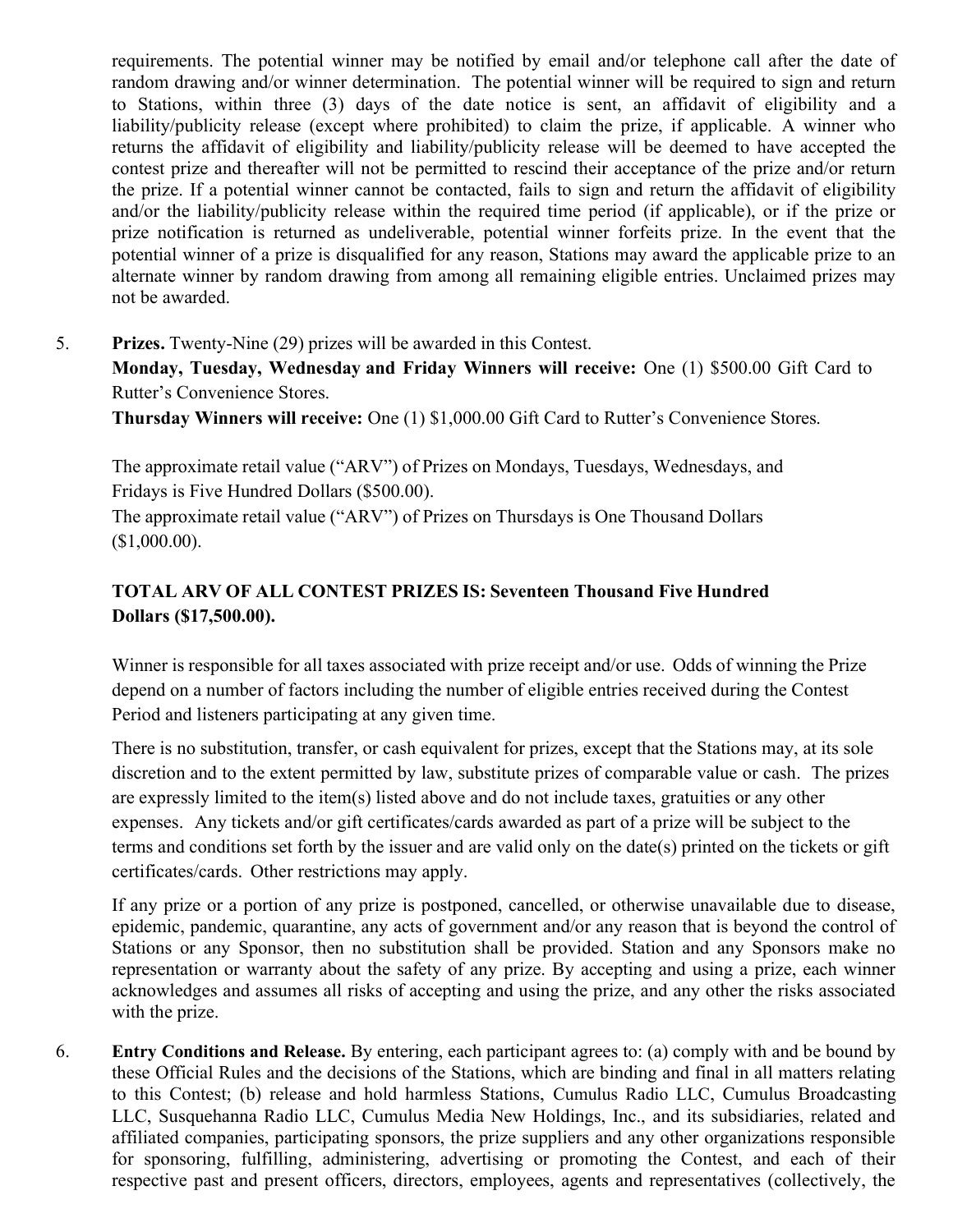"Released Parties") from and against any and all claims, expenses, and liability, including but not limited to negligence and damages of any kind to persons and property, including but not limited to invasion of privacy (under appropriation, intrusion, public disclosure of private facts, false light in the public eye or other legal theory), defamation, slander, libel, violation of right of publicity, infringement of trademark, copyright or other intellectual property rights, property damage, or death or personal injury arising out of or relating to a participant's entry, creation of an entry or submission of an entry, participation in the Contest, acceptance or use or misuse of prize (including any travel or activity related thereto) and/or the broadcast, exploitation or use of entry; and (c) indemnify, defend and hold harmless the Released Parties from and against any and all claims, expenses, and liabilities (including reasonable attorneys' fees) arising out of or relating to an entrant's participation in the Contest and/or entrant's acceptance, use, non-use or misuse of the prize.

- 7. Publicity. Participation in the Contest constitutes entrant's consent to use by the Stations and its agent of entrant's name, likeness, photograph, voice, opinions, entry, and/or biographical information (including hometown and state) for promotional purposes in any media, worldwide, without further payment or consideration, unless otherwise prohibited by law.
- 8. Taxes. All State, Local, Federal and/or other taxes, duties, tariffs, title fees, licensing fees, or other fees for prizes awarded become the sole responsibility of the winner. All those who win a prize or prizes valued \$600 or more in any given year will be issued an IRS Form 1099 to report their winnings.
- 9. General Conditions. Stations reserves the right to cancel, suspend and/or modify the Contest, or any part of it, if any fraud, technical failures or any other factor beyond Stations' reasonable control impairs the integrity or proper functioning of the Contest, as determined by Stations in its sole discretion. Stations reserves the right in its sole discretion to disqualify any individual it finds to be tampering with the entry process or the operation of the Contest or to be acting in violation of these Official Rules or acting in an unsportsmanlike or disruptive manner. Any attempt by any person to deliberately undermine the legitimate operation of the Contest may be a violation of criminal and civil law, and, should such an attempt be made, Stations reserves the right to seek damages from any such person to the fullest extent permitted by law. Stations' failure to enforce any term of these Official Rules shall not constitute a waiver of that provision.
- 10. Limitations of Liability. The Released Parties are not responsible for: (1) any incorrect or inaccurate information, whether caused by Station, entrants, printing errors or by any of the equipment or programming associated with or utilized in the Contest; (2) technical failures of any kind, including but not limited to malfunctions, interruptions, or disconnections in phone lines or network hardware or software; (3) unauthorized human intervention in any part of the entry process or the Contest; (4) technical or human error which may occur in the administration of the Contest or the processing of entries; or (5) any injury or damage to persons or property which may be caused, directly or indirectly, in whole or in part, from entrant's participation in the Contest or receipt or use, non-use or misuse of any prize. No more than the stated number of prizes will be awarded. In event that a production, technical, programming or other error causes more than stated number of prizes as set forth in these Official Rules to be claimed, Stations reserves the right to award only the stated number of prizes by a random drawing among all legitimate, unawarded, eligible prize claims.
- 11. Disputes. Entrant agrees that: (a) any and all disputes, claims and causes of action arising out of or connected with this Contest, or any prizes awarded, shall be resolved individually, without resort to any form of class action; (b) any and all disputes, claims and causes of action arising out of or connected with this Contest, or any prizes awarded, shall be resolved exclusively by the United States District Court or the appropriate state court located in the Station's listening area; (c) any and all claims, judgments and awards shall be limited to actual out-of-pocket costs incurred, including costs associated with entering this Contest, but in no event attorneys' fees; and (d) under no circumstances will entrant be permitted to obtain awards for, and entrant hereby waives all rights to claim punitive, incidental and consequential damages and any other damages, other than for actual out-of-pocket expenses, and any and all rights to have damages multiplied or otherwise increased. SOME JURISDICTIONS DO NOT ALLOW THE LIMITATIONS OR EXCLUSION OF LIABILITY FOR INCIDENTAL OR CONSEQUENTIAL DAMAGES, SO THE ABOVE MAY NOT APPLY TO YOU. All issues and